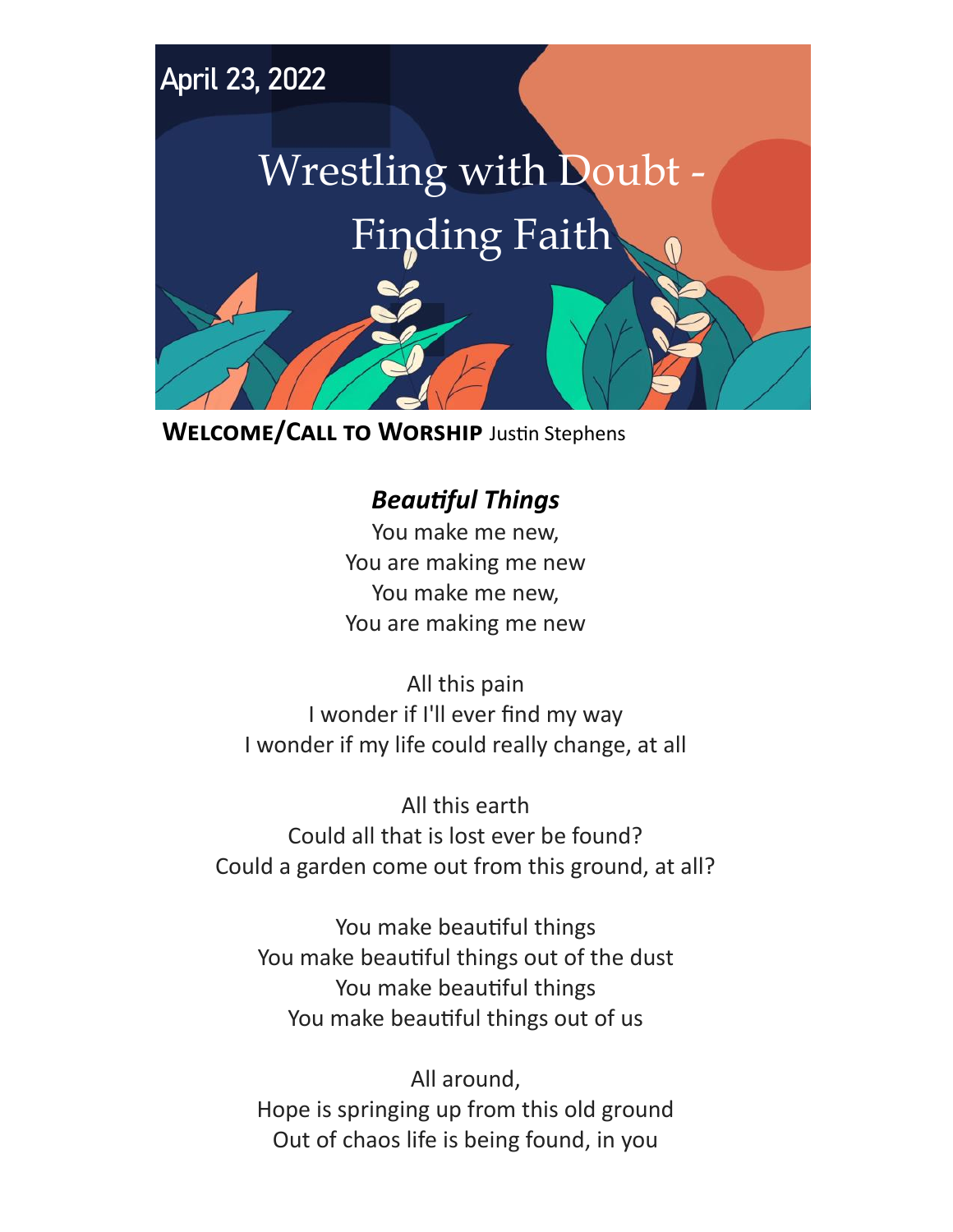You make beautiful things You make beautiful things out of the dust You make beautiful things You make beautiful things out of us (repeat)

> You make me new, You are making me new (repeat)

You make beautiful things You make beautiful things out of the dust You make beautiful things You make beautiful things out of us (repeat)

## **Scripture Reading... Revelation 1:4-8** (NRSV)

Read by: Justin Stephens John to the seven churches that are in Asia:

Grace to you and peace from him who is and who was and who is to come, and from the seven spirits who are before his throne, and from Jesus Christ, the faithful witness, the firstborn of the dead, and the ruler of the kings of the earth.

To him who loves us and freed us from our sins by his blood, and made us to be a kingdom, priests serving his God and Father, to him be glory and dominion for ever and ever. Amen.

Look! He is coming with the clouds;

every eye will see him,

even those who pierced him;

 and on his account all the tribes of the earth will wail. So it is to be. Amen.

'I am the Alpha and the Omega', says the Lord God, who is and who was and who is to come, the Almighty.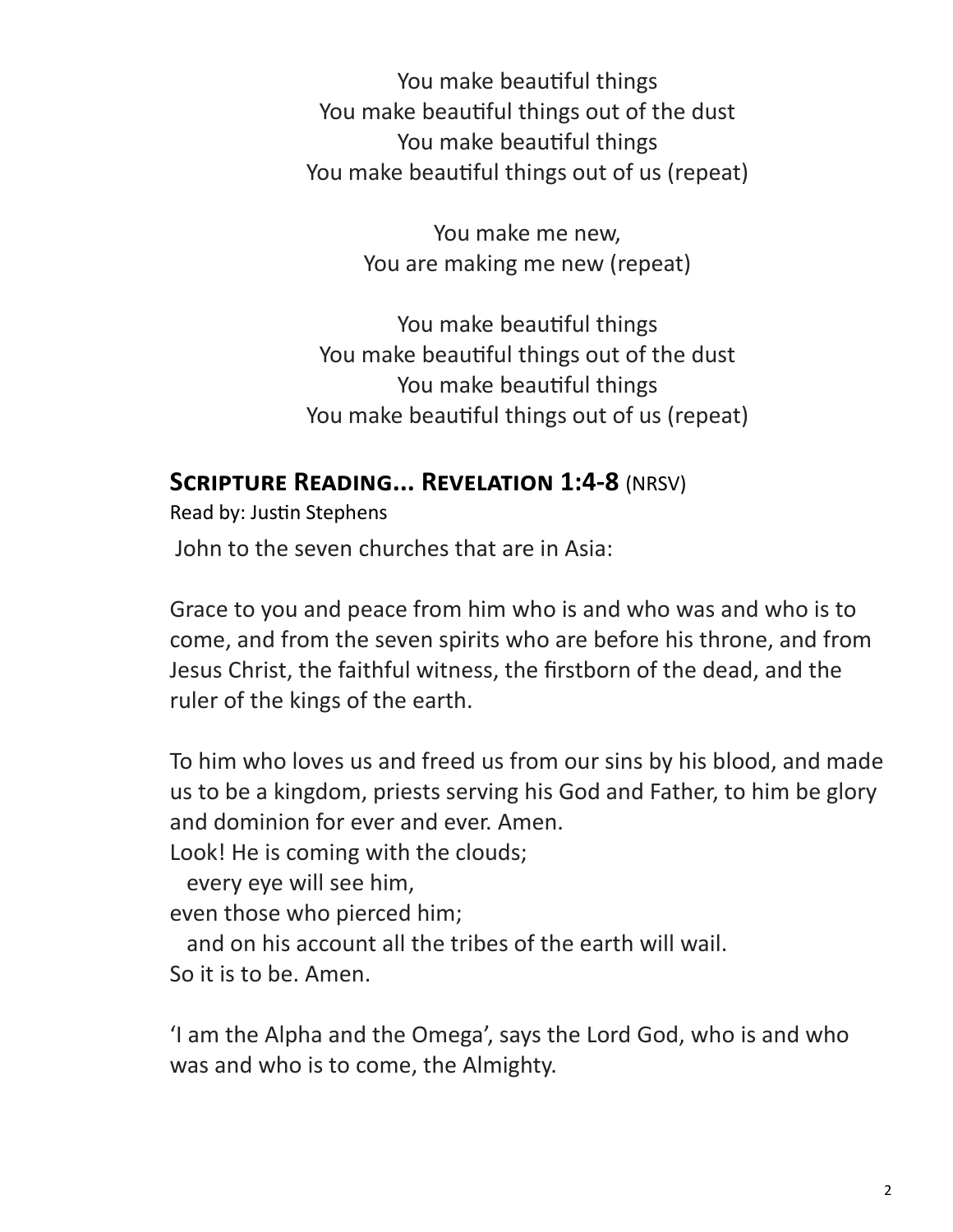#### *Oh How I Need You*

Lord, I find You in the seeking Lord, I find You in the doubt And to know You is to love You And to know so little else

> I need You Oh, how I need You Oh, how I need You Oh, how I need You

Lord, I find You in the seeking Lord, I find You in the doubt And to know You is to love You And to know so little else

> I need You Oh how I need You Oh how I need You Oh how I need You

Lord I find You in the morning Lord I seek You everyday Let my life be for Your glory Woven in Your threads of grace

> I need You Oh how I need You Oh how I need You Oh how I need You

Light glorious light, I will go where you shine Break the dawn, crack the skies Make the way bright before me In your light, I will find all I need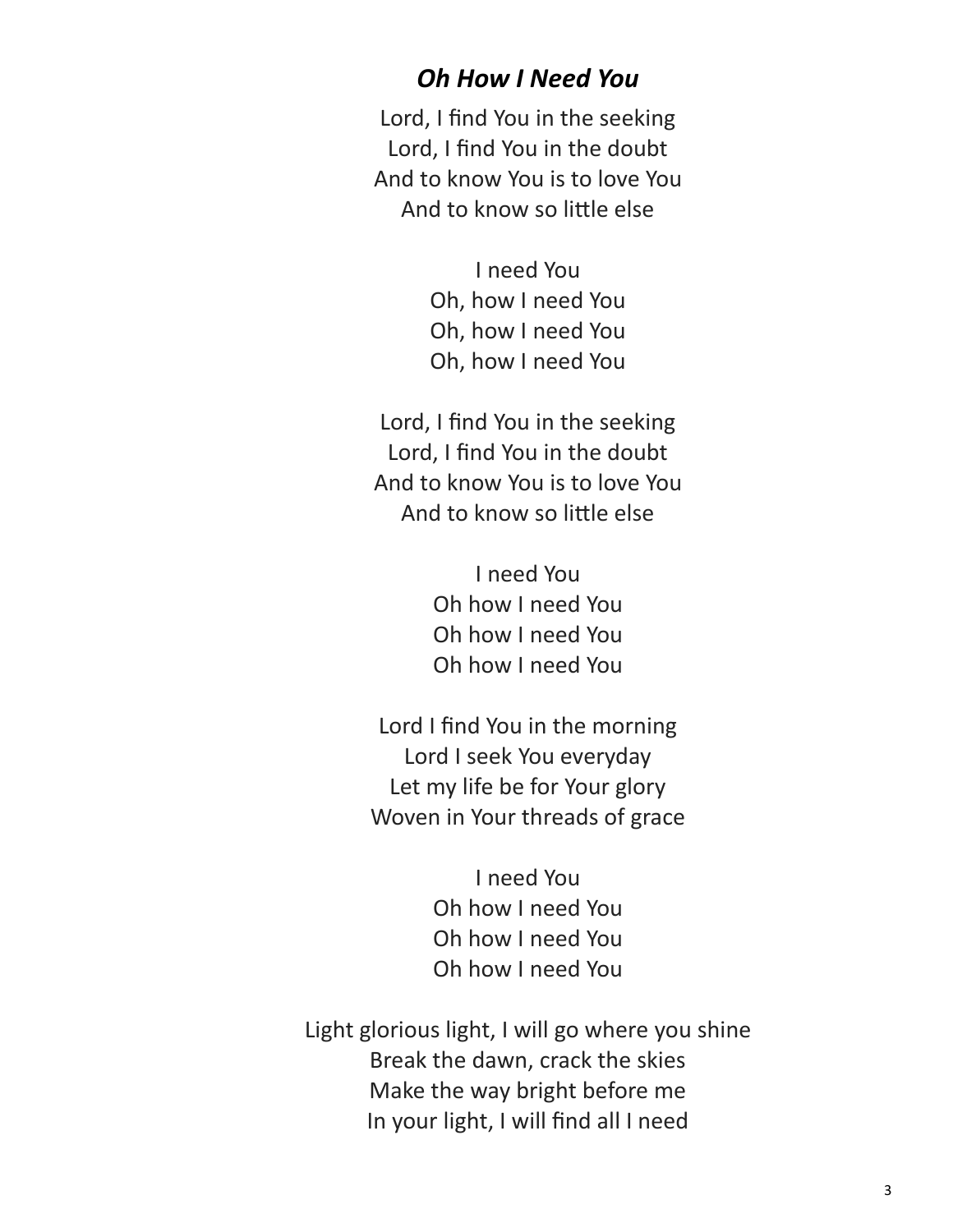All I need is You

Light glorious light, I will go where You shine Break the dawn, crack the skies Make the way bright before me In Your light, I will find all I need All I need is You

Oh how I need You (repeat)

#### *Christ Be All Around Me*

As I rise, strength of God Go before, lift me up As I wake, eyes of God Look upon, be my sight

As I wait, heart of God Satisfy and sustain As I hear, voice of God Lead me on, be my guide Be my guide

Above and below me Before and behind me In every eye that sees me Christ be all around me (repeat)

As I go, Hand of God My defense, by my side And as I rest, breath of God Fall upon, bring me peace Bring me peace

Above and below me Before and behind me In every eye that sees me Christ be all around me (repeat)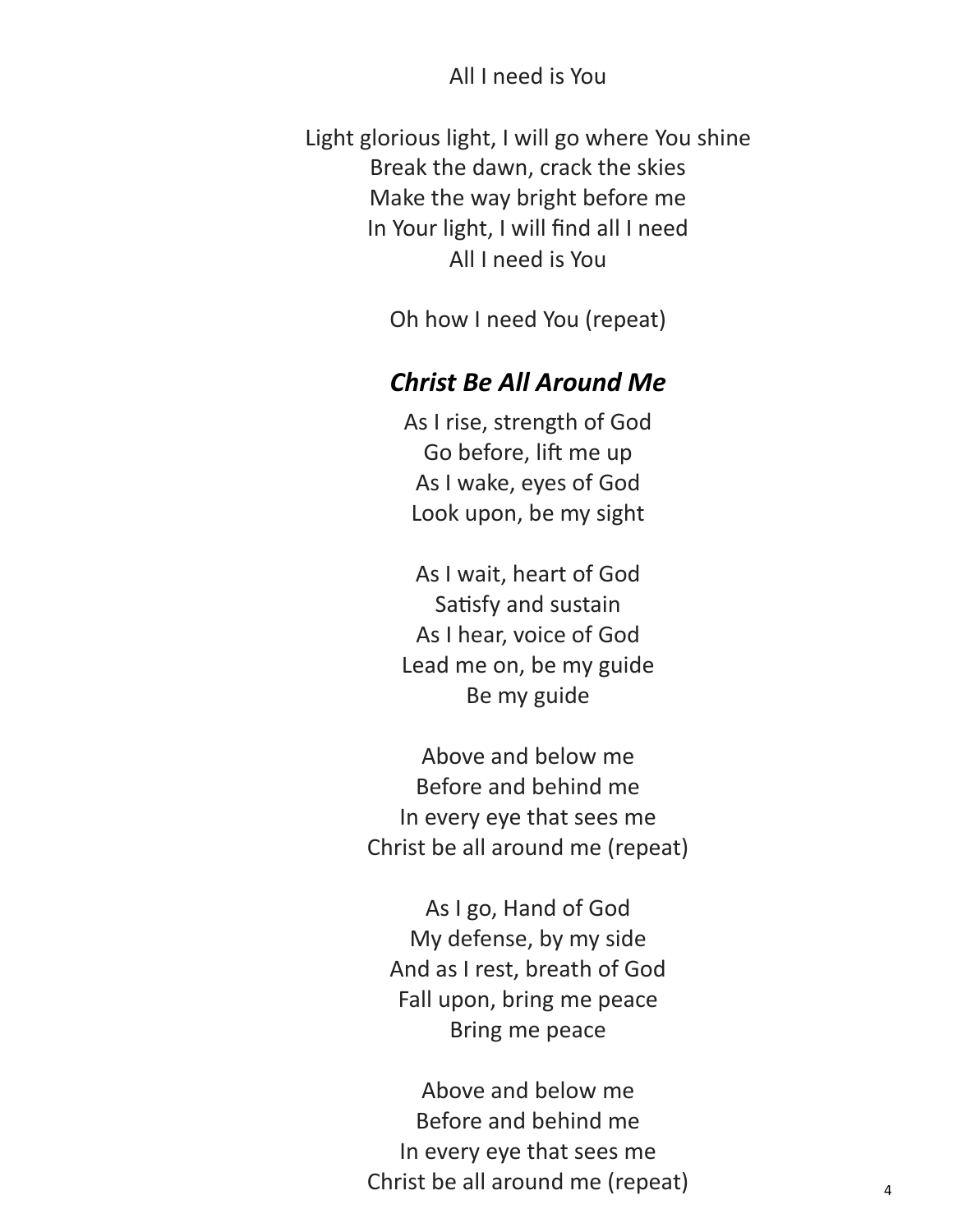Your life, Your death Your blood was shed For every moment Every moment (repeat)

Above and below me Before and behind me In every eye that sees me Christ be all around me (repeat)

**Gospel Reading... John 20:19-31** (NRSV) Read by: Dave Wegner

When it was evening on that day, the first day of the week, and the doors of the house where the disciples had met were locked for fear of the Jews, Jesus came and stood among them and said, 'Peace be with you.' After he said this, he showed them his hands and his side. Then the disciples rejoiced when they saw the Lord. Jesus said to them again, 'Peace be with you. As the Father has sent me, so I send you.' When he had said this, he breathed on them and said to them, 'Receive the Holy Spirit. If you forgive the sins of any, they are forgiven them; if you retain the sins of any, they are retained.'

But Thomas (who was called the Twin), one of the twelve, was not with them when Jesus came. So the other disciples told him, 'We have seen the Lord.' But he said to them, 'Unless I see the mark of the nails in his hands, and put my finger in the mark of the nails and my hand in his side, I will not believe.'

A week later his disciples were again in the house, and Thomas was with them. Although the doors were shut, Jesus came and stood among them and said, 'Peace be with you.' Then he said to Thomas, 'Put your finger here and see my hands. Reach out your hand and put it in my side. Do not doubt but believe.' Thomas answered him, 'My Lord and my God!' Jesus said to him, 'Have you believed because you have seen me? Blessed are those who have not seen and yet have come to believe.'

Now Jesus did many other signs in the presence of his disciples, which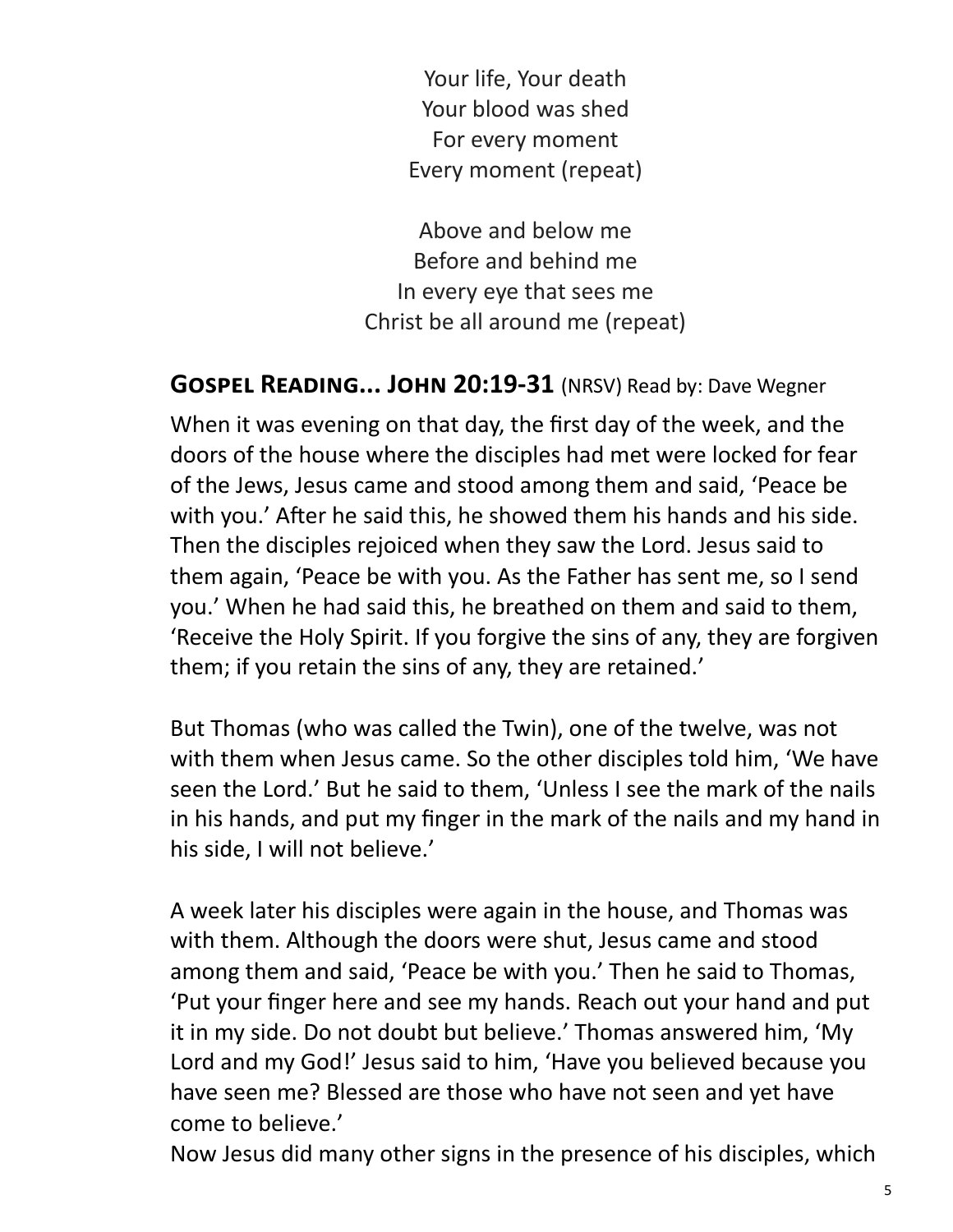are not written in this book. But these are written so that you may come to believe that Jesus is the Messiah, the Son of God, and that through believing you may have life in his name.

**Message** Dave Wegner **"I Doubt It"**

#### **Communion + Silent Reflection**

As we celebrate this sacrament, all are invited to receive the Risen presence of Jesus. God is really present—in bread and wine—forgiving sins and promising new life.

> Bread/wafer— "The body of Christ given for you"; Wine— "The blood of Christ shed for you."

# *Jesus Paid It All*

I hear the Savior say, Thy strength indeed is small Child of weakness, watch and pray, Find in Me thine all in all

'Cause Jesus paid it all All to Him I owe Sin had left a crimson stain, He washed it white as snow

Lord, now indeed I find Thy power and Thine alone Can change the leper's spots and melt the heart of stone

'Cause Jesus paid it all All to Him I owe Sin had left this crimson stain, He washed it white as snow

And when before the throne I stand in Him complete "Jesus died my soul to save" My lips shall still repeat

> Jesus paid it all All to Him I owe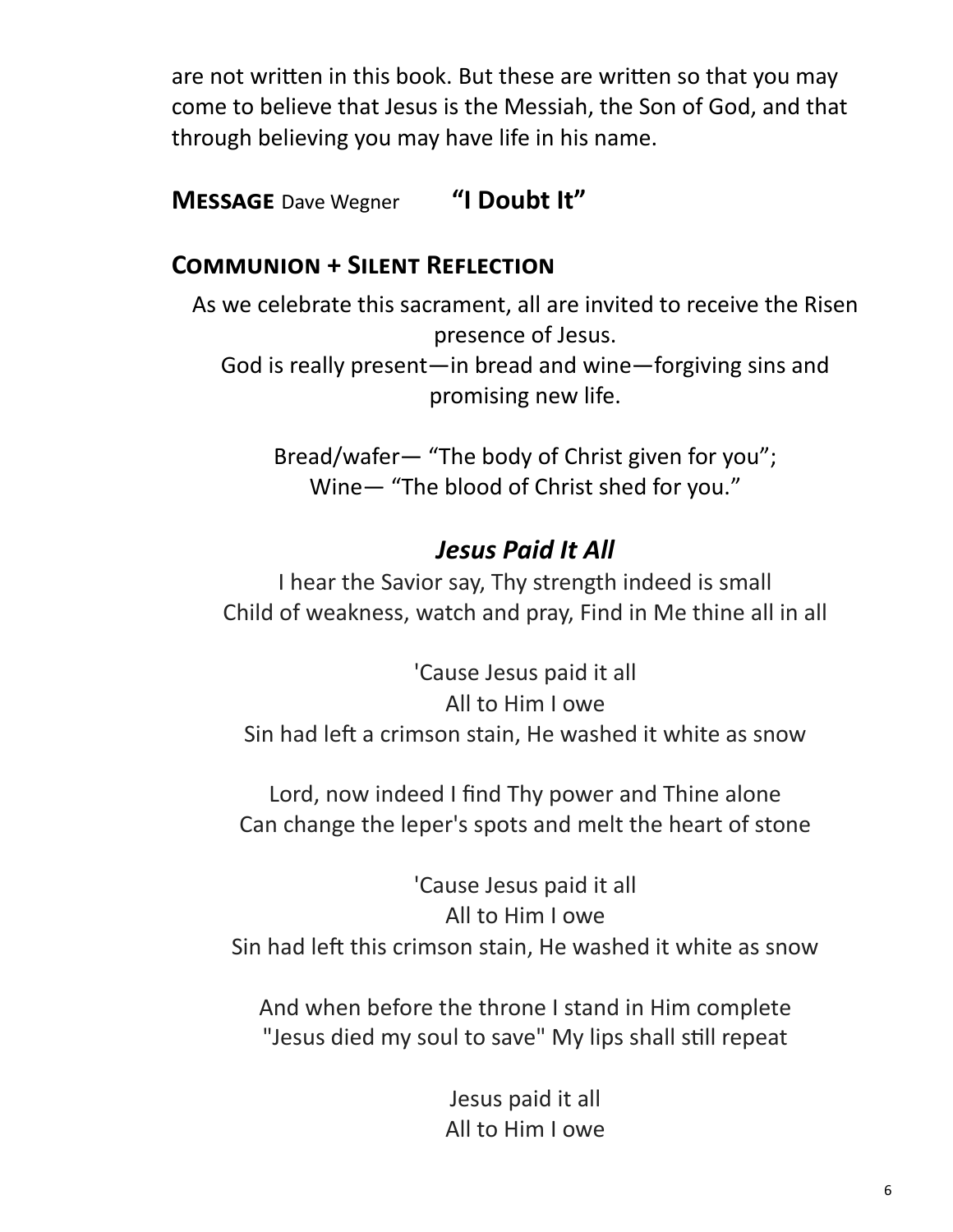Sin had left a crimson stain, He washed it white as snow

Sin had left a crimson stain, He washed it white as snow He washed it white as snow

O Praise the one who paid my debt And raised this life up from the dead (repeat)

## **Closing Prayer**

#### **Thank Offering**

- To make a gift online to the mission and ministry of Shepherd of the Hills, use this link: [shephills.org/give.](https://shephills.org/give/)
- $\cdot$  Scan the QR Code with your camera phone to give now.
	- · By mail, send to 3525 Bee Caves Rd, Austin, TX 78746



## **Prayers**

**Please pray** for Sandy Nielsen and Tom Smith

**Please pray** for family and friends of Shepherd members:

JoAnne Matava, mother of Vicki Matava Emma Rosas, granddaughter of Sheila Hilts Jordan Butler, son of Carolyn & Gene Butler, grandchild of Sue and Ray Vaughan.

**We give thanks** for the life of Don Gaskin, who now rests in the Easter promise of resurrection. We pray for comfort and peace for Sandy Gaskin, and all of Don's family and friends, including our church family, in the midst of grief.

**We pray** for our Youth attending the Confirmation Retreat this weekend at Camp LutherHill.